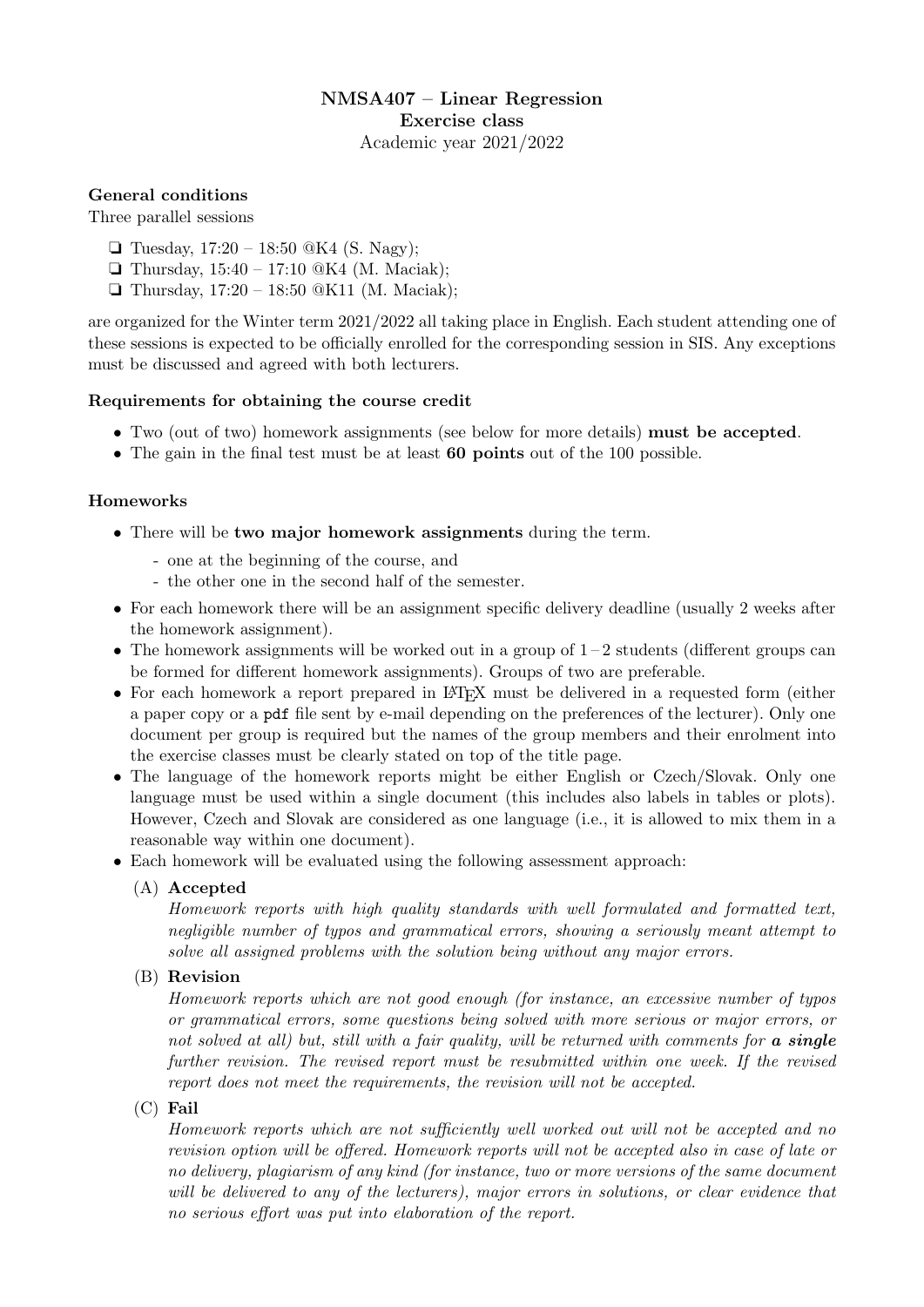Extra points Reports of exceptional quality both in terms of the performed analysis, and its presentation, may be rewarded by additional, up to 5 points per homework. Low quality homework reports that barely meet the minimum standards for acceptance may be penalized by negative, up to 5 negative points per homework. These extra points will be counted into the result of the final test for each of the authors.

# Final test

- The final test will take place in December. The exact dates will be specified at least 2 weeks prior to the test. If allowed by the current health regulations, physical presence of the students in a lecture room will be required for the test. Otherwise, an appropriate on-line version of the test will take place; details will be provided in due course.
- There will be no computer analysis involved in the final test.
- Students will be required to interpret the given results and to derive conclusions out of the provided computer outputs. They should show ability to specify a model suitable to solve the given problem. Other practically oriented problems solvable using the skills developed during the exercise classes or homeworks can be also used.
- A set of illustrative examples similar to those that could appear in the final test will be provided 2 weeks before the final test.
- There will be **exactly one** additional term for the final test in January. Any student who could not attend the primary test (for whatsoever reason) or failed the primary test is eligible to attend the secondary test.

### Cases worthy of consideration.

Exceptions from the previously specified rules are only possible in cases worthy of consideration where there is an eminent domain of the lecturer to decide what a "case worthy of consideration" means. Student who thinks that he/she should be treated as a "case worthy of consideration" must contact the lecturer (personally or via e-mail) not later than 7 days after the reasons for such treatment come into play (exception out of this rule are conditions which objectively do not allow to contact the lecturer, e.g., a ship wreck, unconsciousness, detention, . . . ). When notifying the lecturer, the lecturer will inform the student which parts of the above requirements can be avoided or how they can be compensated.

The following events will **usually** be considered as "cases worthy of consideration":

- a long-lasting or chronic disease or injury requiring a permanent or long-lasting therapy (at least 21 days) not allowing to attend the lectures;
- detention or imprisonment.

The following events will **never** be considered as "cases worthy of consideration":

- not being able to pass the course for the second time;
- long-lasting study stay at other institutions (Erasmus,  $\dots$ );
- out-of-school activities (including jobs);
- transport irregularities, sudden qualm, common short-lasting diseases  $(\text{flu}, \ldots)$ .